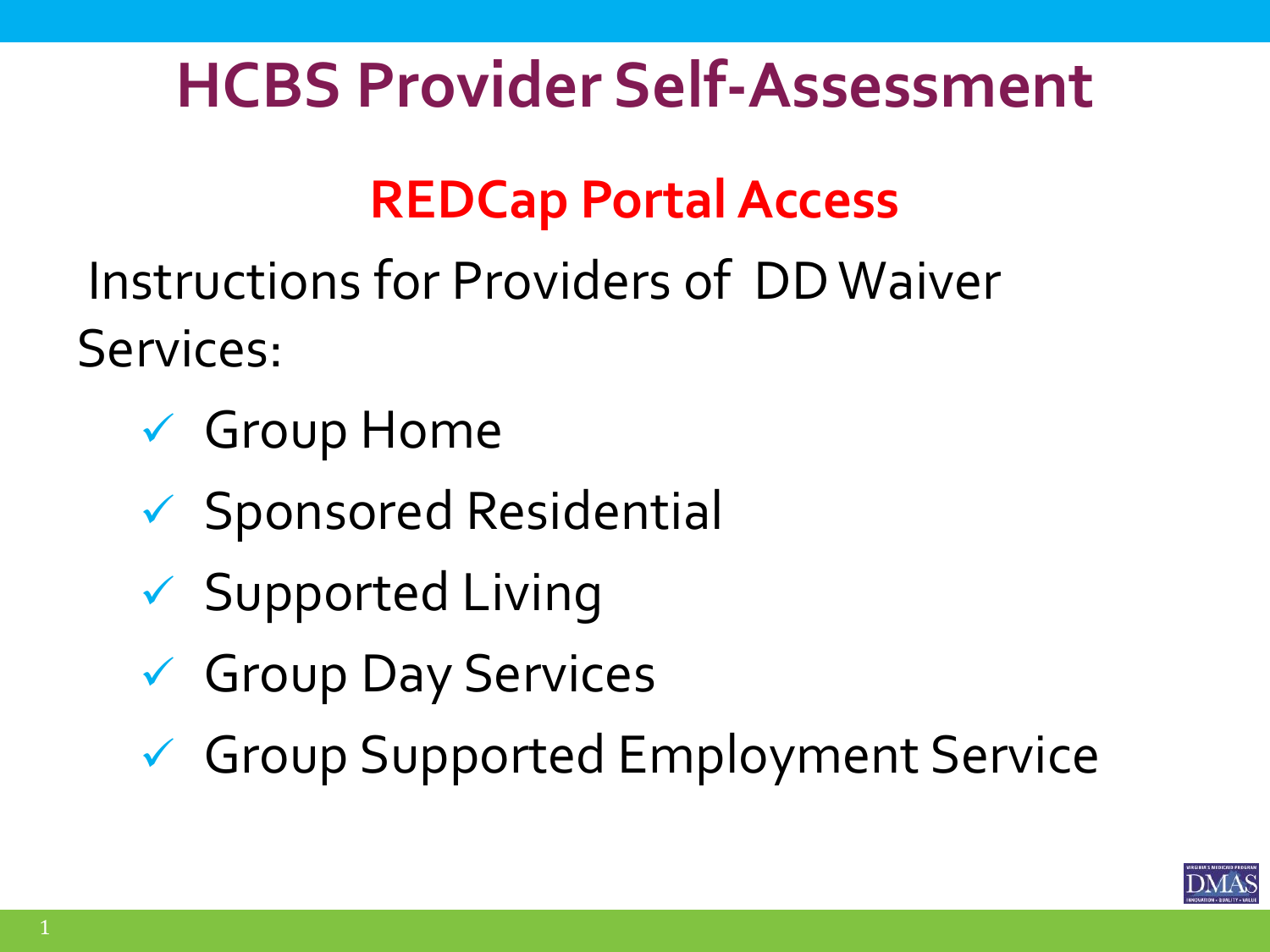#### **Create Your Password**



#### Set Your Password

Your password has not been set yet or has been reset. You will need to set your password here to whatever value you wish. Please enter your desired password below and click the 'Submit' button. Once your password has been set, you may use it with your username whenever you log in to REDCap. Please make sure that you write down or remember your new password for future use. The new password entered must be AT LEAST 9 CHARACTERS IN LENGTH and must consist of AT LEAST one lower-case letter, one upper-case letter, and one number.

| Username:         | tmprov1 |
|-------------------|---------|
| Password:         |         |
| Re-type password: |         |
|                   |         |

Submit

REDCap 7.4.5 - @ 2017 Vanderbilt University

**1.Your NPI Number will be in the User Name field.**

**2. Create a unique password.**

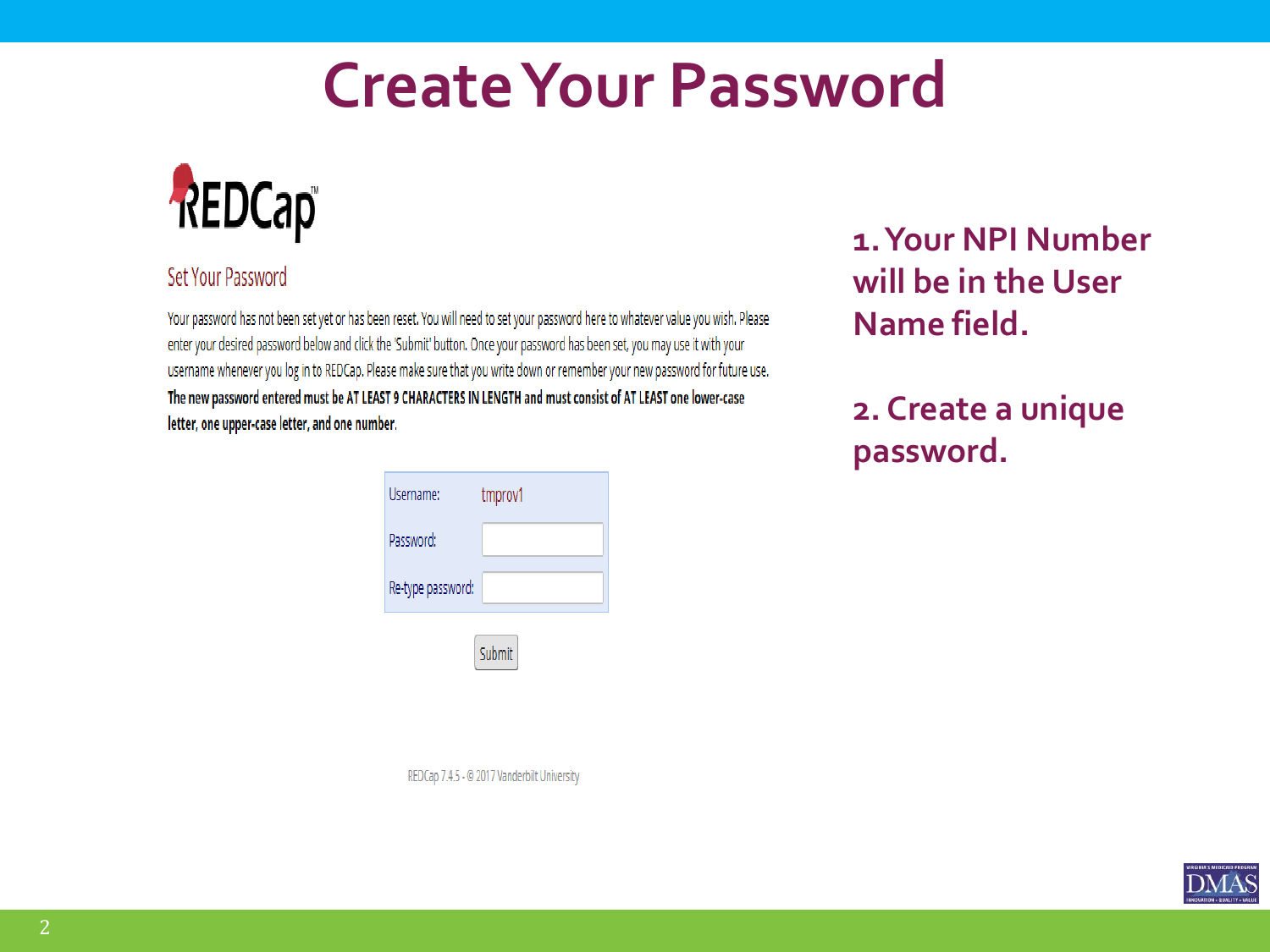### **Password Recovery**

|         | <b>Set Up Password Recovery Question</b>                                                                                                                                                                                                                                                                                                                                                                                                                                                                                                                                                                                                                                                                                                                                    | $\mathbb{X}$ |
|---------|-----------------------------------------------------------------------------------------------------------------------------------------------------------------------------------------------------------------------------------------------------------------------------------------------------------------------------------------------------------------------------------------------------------------------------------------------------------------------------------------------------------------------------------------------------------------------------------------------------------------------------------------------------------------------------------------------------------------------------------------------------------------------------|--------------|
| сt<br>s | To help you easily and quickly recover your REDCap password (in case you forget it in the future), we<br>need you to select a security question of your choice below and then provide an answer for it. Once<br>you have filled out this information, if you forget your password, you can click the 'Forgot Your Password?' link<br>on the REDCap login screen, and it will ask you to provide a correct answer to your security question (the one<br>you will select below). In such a case, it will send a new temporary password to the email address associated<br>with your REDCap account. Setting up your password recovery question below will prevent you from having to<br>wait on a REDCap administrator to reset it manually if you ever forgot your password. |              |
|         | NOTICE: It is highly recommended that you set your password recovery question now, or else you might get<br>accidentally locked out of your REDCap account.                                                                                                                                                                                                                                                                                                                                                                                                                                                                                                                                                                                                                 |              |
| e       | Select a question: - select a security question -<br>◡                                                                                                                                                                                                                                                                                                                                                                                                                                                                                                                                                                                                                                                                                                                      |              |
| τ,      | <b>Provide answer to question:</b><br>(not case sensitive)                                                                                                                                                                                                                                                                                                                                                                                                                                                                                                                                                                                                                                                                                                                  |              |
| Эľ      | Please confirm your email address:   teri.morgan@dmas.virginia.gov<br>(If you attempt to recover your password, your new password will be sent to this email address.)                                                                                                                                                                                                                                                                                                                                                                                                                                                                                                                                                                                                      |              |
| ū       | Not now. Remind me again in 2 days.<br>Save                                                                                                                                                                                                                                                                                                                                                                                                                                                                                                                                                                                                                                                                                                                                 |              |

Select a security question to reset password if needed.

≂

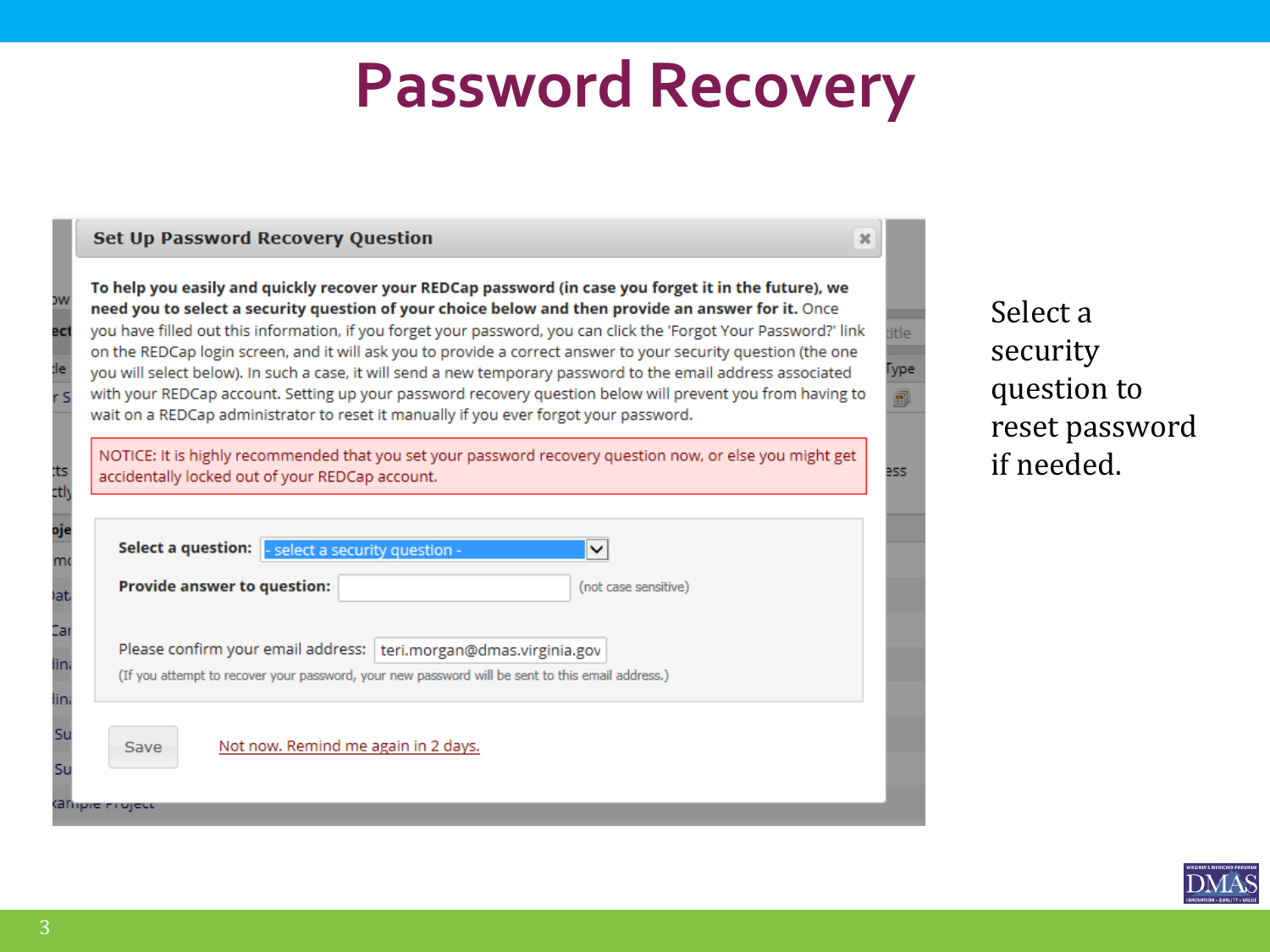### **Click My Projects Tab**

REDCap

Home **E**My Projects **O** Help & FAQ **H** Training Videos **M** Send-It ■ Messenger

#### Logged in tmorgan

#### **Welcome to REDCap!**

REDCap is a mature, secure web application for building and managing online surveys and databases. Using REDCap's stream-lined process for rapidly developing projects, you may create and design projects using 1) the online method from your web browser using the Online Designer; and/or 2) the offline method by constructing a 'data dictionary' template file in Microsoft Excel, which can be later uploaded into REDCap. Both surveys and databases (or a mixture of the two) can be built using these methods.

REDCap provides automated export procedures for seamless data downloads to Excel and common statistical packages (SPSS, SAS, Stata, R), as well as a built-in project calendar, a scheduling module, ad hoc reporting tools, and advanced features, such as branching logic, file uploading, and calculated fields.

Learn more about REDCap by watching a co brief summary video (4 min). If you would like to view other quick video tutorials of REDCap in action and an overview of its features, please see the Training Resources page.

NOTICE: If you are collecting data for the purposes of human subjects research, review and approval of the project is required by your Institutional Review Board.

If you require assistance or have any questions about REDCap, please contact DMAS Survey Administrator.

#### **REDCap Features**

**Build online surveys and databases quickly** and securely - Create and design your project rapidly using secure web authentication from your browser. No extra software is required.

Fast and flexible - Conception to productionlevel survey/database in less than one day.

**Export data to common data analysis** packages - Export your data to Microsoft Excel, PDF, SAS, Stata, R, or SPSS for analysis.

Ad Hoc Reporting - Create custom queries for generating reports to view or download.

Scheduling - Utilize a built-in project calendar and scheduling module for organizing your events and appointments.

Easily manage a contact list of survey respondents or create a simple survey link -Build a list of email contacts, create custom email invitations, and track who responds, or you may also create a single survey link to email out or post on a website.

REDCap Mobile App - Collect data offline using an app on a mobile device when there is no WiFi or cellular connection, and then later sync data back to the server.

Send files to others securely - Using 'Send-It', upload and send files to multiple recipients, including existing project documents, that are too large for email attachments or that contain sensitive data.

Save your data collection instruments as a PDF to print - Generate a PDF version of your forms and surveys for printing to collect data

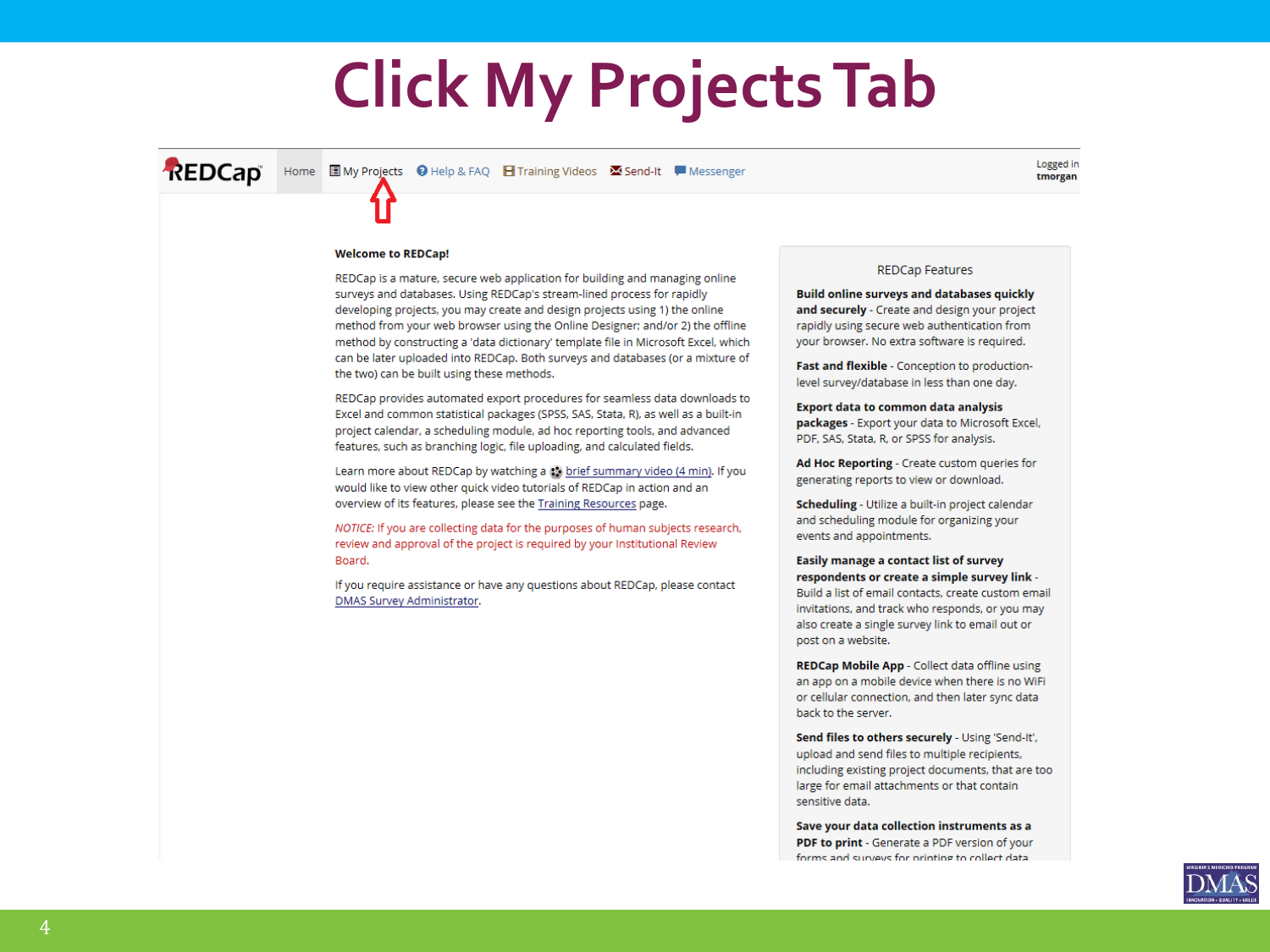### **Click Provider Self Assessment 2017 OR Group Supported Employment Link**

Listed below are the REDCap projects to which you currently have access. Click the project title to open the project. Read more

| <b>My Projects</b><br><b>G</b> Organize        | Filter projects by title |     |                                       |  |  |
|------------------------------------------------|--------------------------|-----|---------------------------------------|--|--|
| Project Title                                  |                          |     | Records Fields Instrument Type Status |  |  |
| Provider Self Assessment 2017                  |                          | 130 | 5 forms                               |  |  |
| Group Supported Emploment Self Assessment 2017 |                          | θ   | 5 forms                               |  |  |

You may have You may have the <u>Provider</u> Self-Self-Assessment 2017 **AND/OR**  2017 **AND/OR**  Group Group Supported Supported Employment Self-Self-Assessment 2017 depending 2017 depending on the services on the services you provide. you provide.

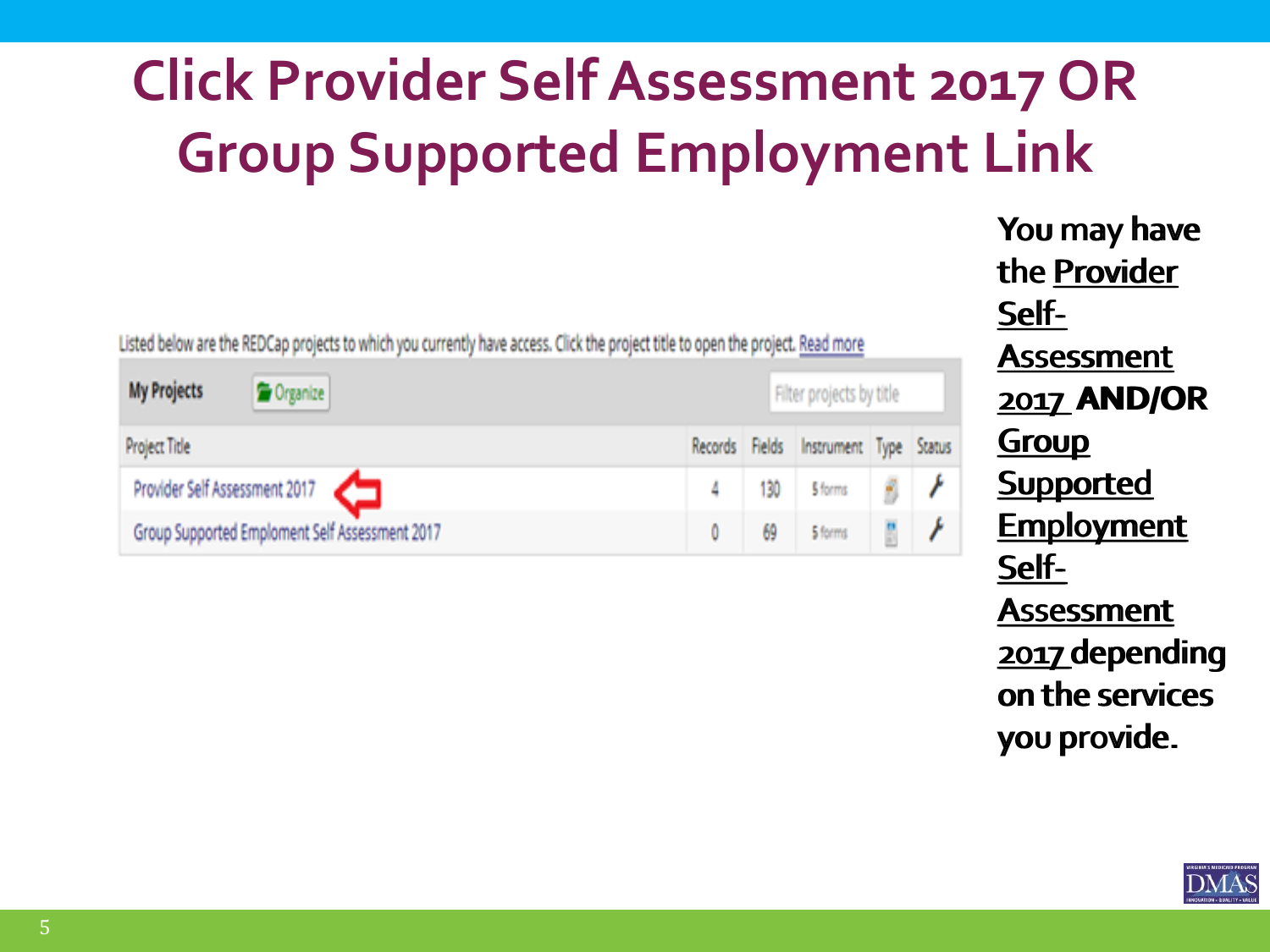# **Click Add/Edit Records Link**



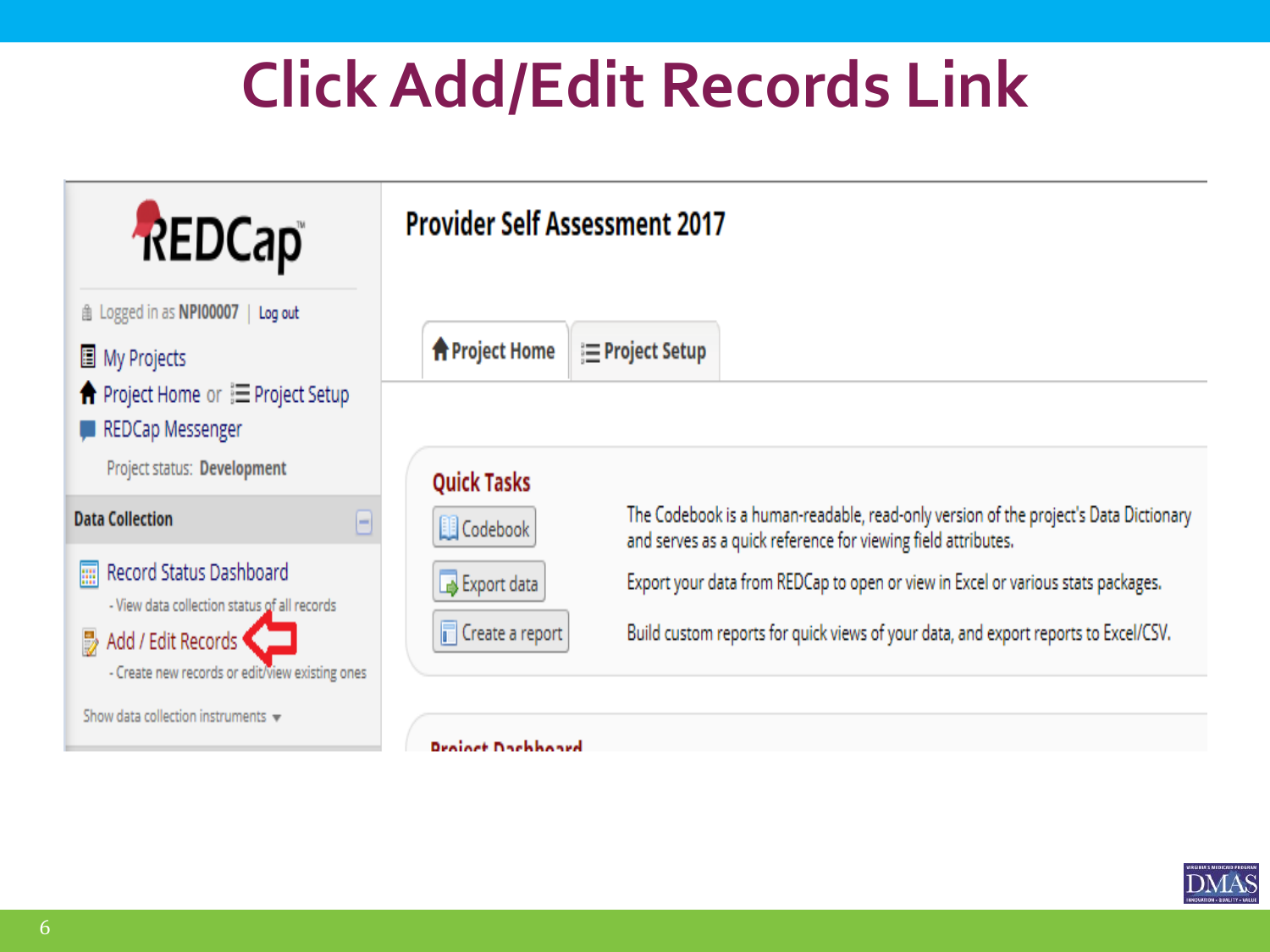#### **Enter NPI/API (user name) in Enter a new or existing Record ID field and press enter. This creates your record Id.**





 $\checkmark$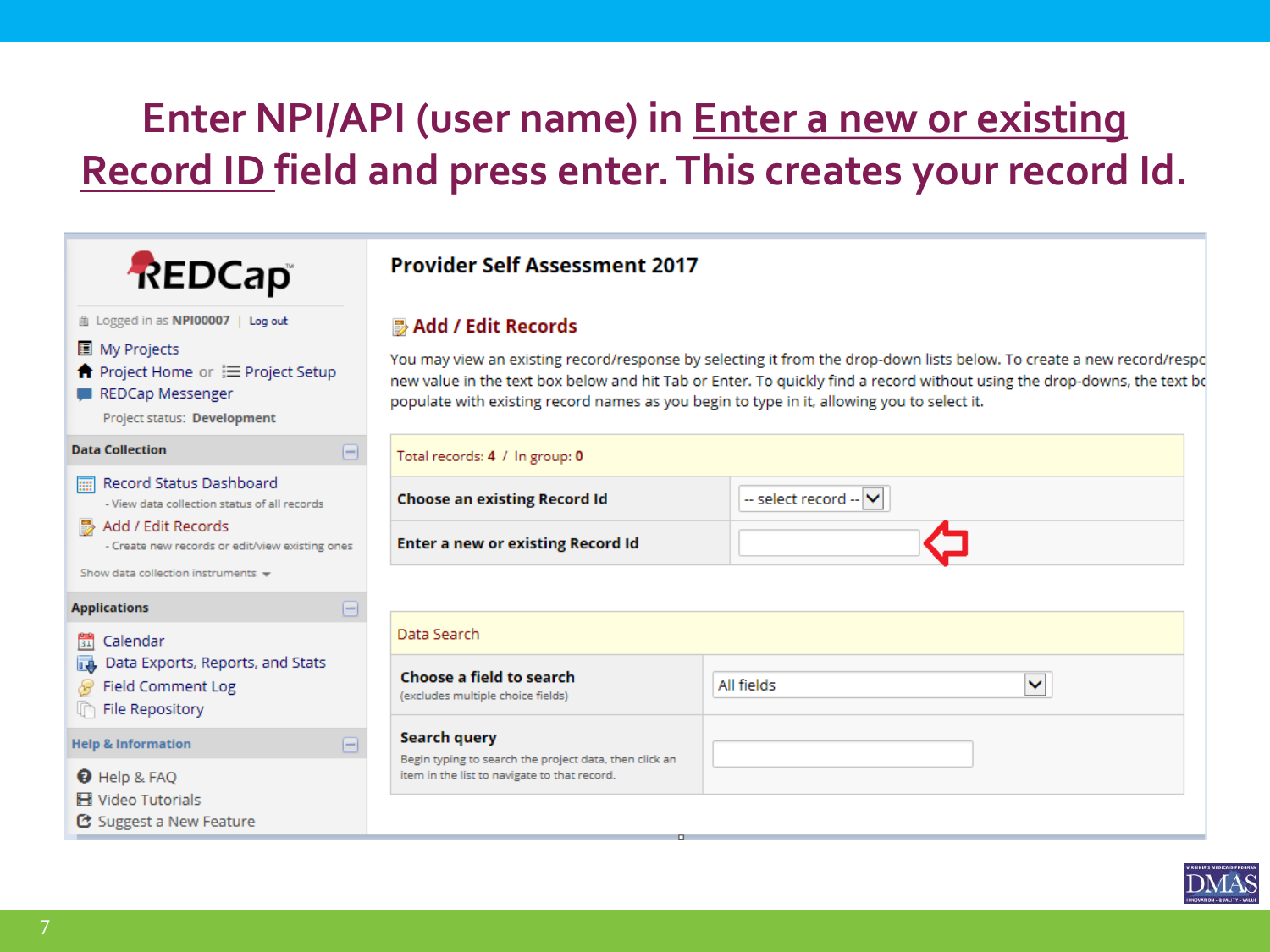### **After you create your record Id for the first time, you will click the select record drop down box and click on your record Id to access your self-assessment**

#### **Provider Self Assessment 2017**

#### ■ Add / Edit Records

You may view an existing record/response by selecting it from the drop-down lists below. To create a new record/response, type a new value in the text box below and hit Tab or Enter. To quickly find a record without using the drop-downs, the text box will autopopulate with existing record names as you begin to type in it, allowing you to select it.

| Total records: 1 / In group: 1           |                                            |  |
|------------------------------------------|--------------------------------------------|--|
| <b>Choose an existing Record Id</b>      | $-$ select record $ \vert \bm{\vee} \vert$ |  |
| <b>Enter a new or existing Record Id</b> |                                            |  |

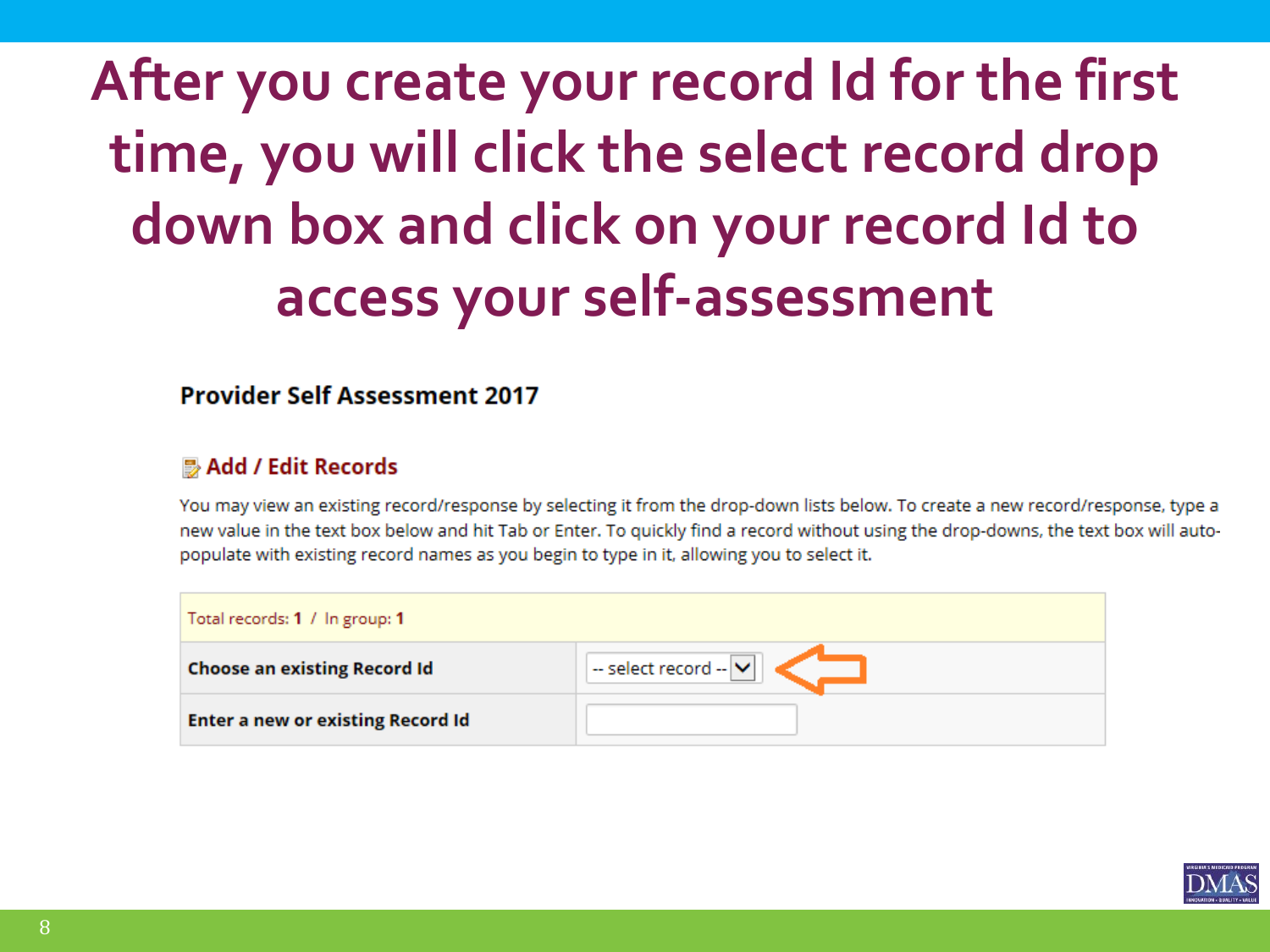# **Provider Self-Assessment Home Page**

#### **Provider Self Assessment 2017**

#### **E** Record Home Page

**C** Record "00007" is a new Record Id. To create the record and begin entering data for it, click any gray status icon below.

The grid below displays the form-by-form progress of data entered for the currently selected record. You may click on the colored status icons to access that form/event.

| <b>Legend for status icons:</b> |                                              |  |
|---------------------------------|----------------------------------------------|--|
|                                 | O Incomplete ( Incomplete (no data saved) ?  |  |
|                                 | O Unverified (O) O) Many statuses (all same) |  |
|                                 | Complete (C) Many statuses (mixed)           |  |

#### NEW Record Id 00007

| 모<br><b>Data Collection Instrument</b>                                                                                                              | <b>Status</b> |
|-----------------------------------------------------------------------------------------------------------------------------------------------------|---------------|
| Provider Information                                                                                                                                |               |
| Contact Person                                                                                                                                      |               |
| Services/Settings                                                                                                                                   |               |
| Part 1: Questions 1-11 must be completed one time by the provider organization.                                                                     |               |
| Part 2: Questions 12-18 must be completed for each setting/site and Part 3: Questions 19-34 must be completed for each Residential<br>setting/site. |               |

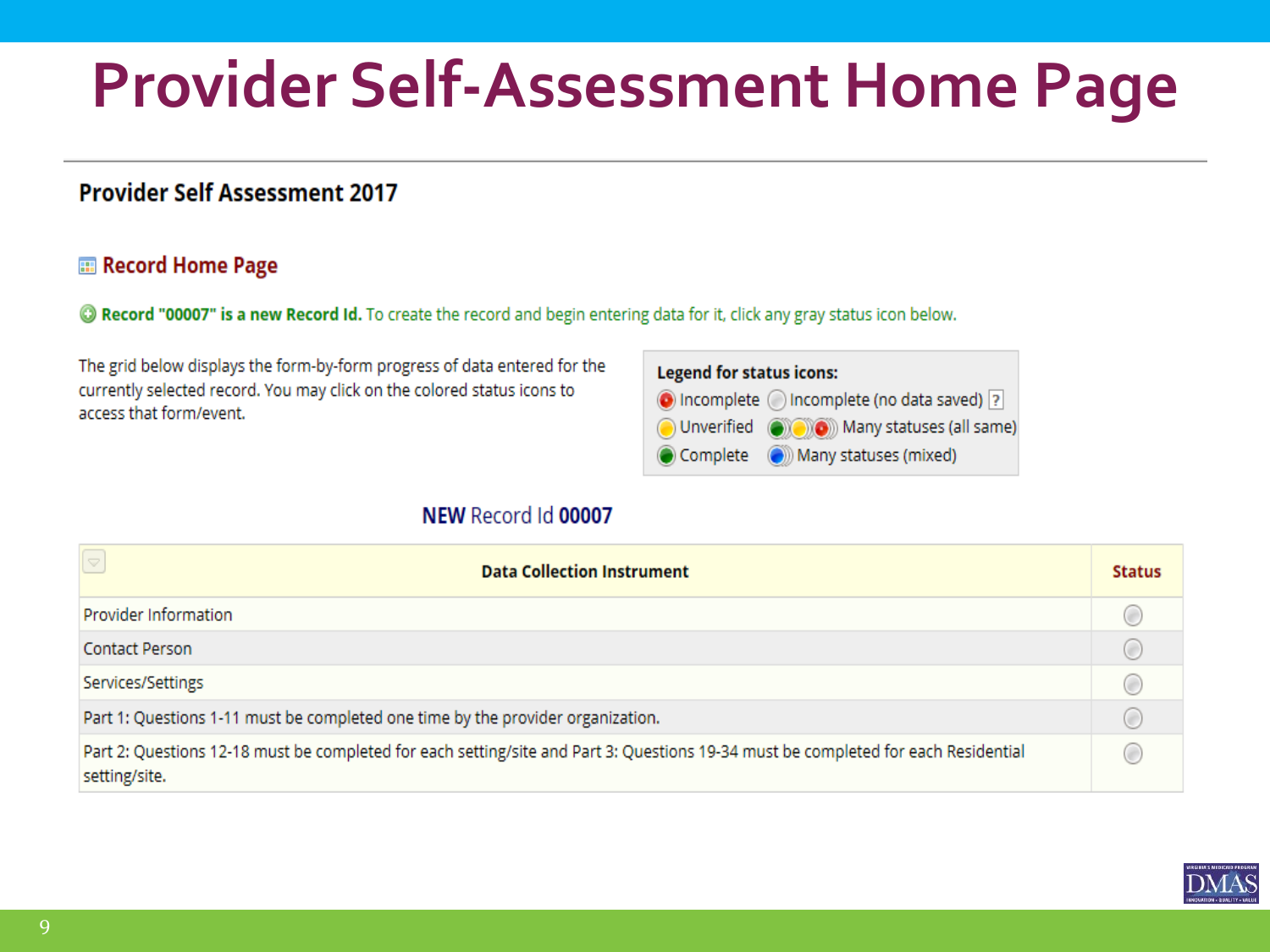#### **Self-Assessment**

#### **□ Click on "Status" button to access self**assessment sections.

| <b>Data Collection Instrument</b>                                                                                                                   | <b>Status</b> |
|-----------------------------------------------------------------------------------------------------------------------------------------------------|---------------|
| Provider Information                                                                                                                                |               |
| Contact Person                                                                                                                                      |               |
| Services/Settings                                                                                                                                   |               |
| Part 1: Questions 1-11 must be completed one time by the provider organization.                                                                     | ÆΤ            |
| Part 2: Questions 12-18 must be completed for each setting/site and Part 3: Questions 19-34 must be completed for each Residential<br>setting/site. | ×             |

#### ■ Work your way through each section of the self-assessment.

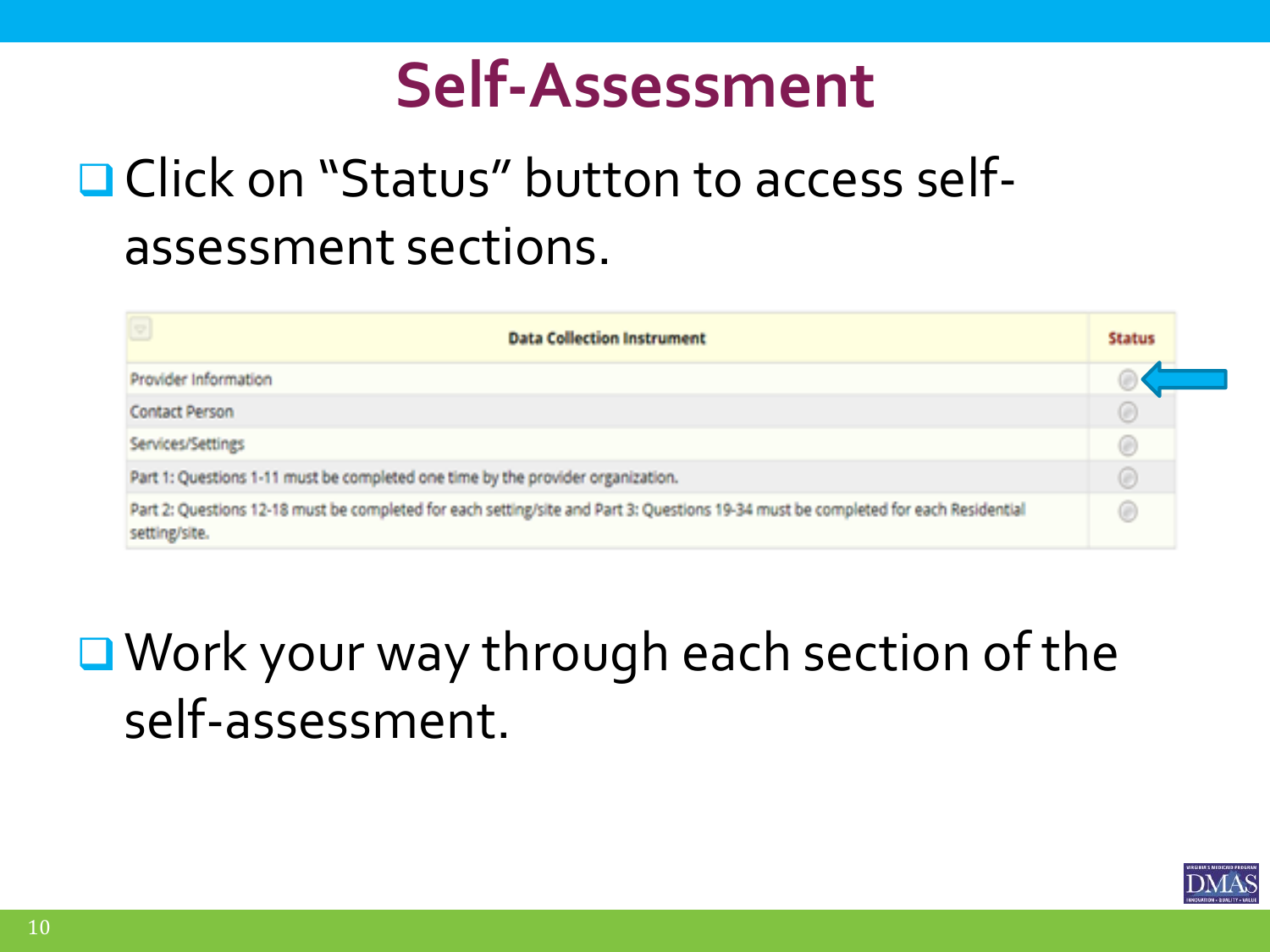#### **SAVING DATA**

 $\Box$  Drop down tabs at the top and bottom of each form allow you to "Save & Exit Form", Save & Stay" or "Save & Go To Next Form"



 $\Box$  If you exit a form you will have the ability to go back; your data will be saved and safe.

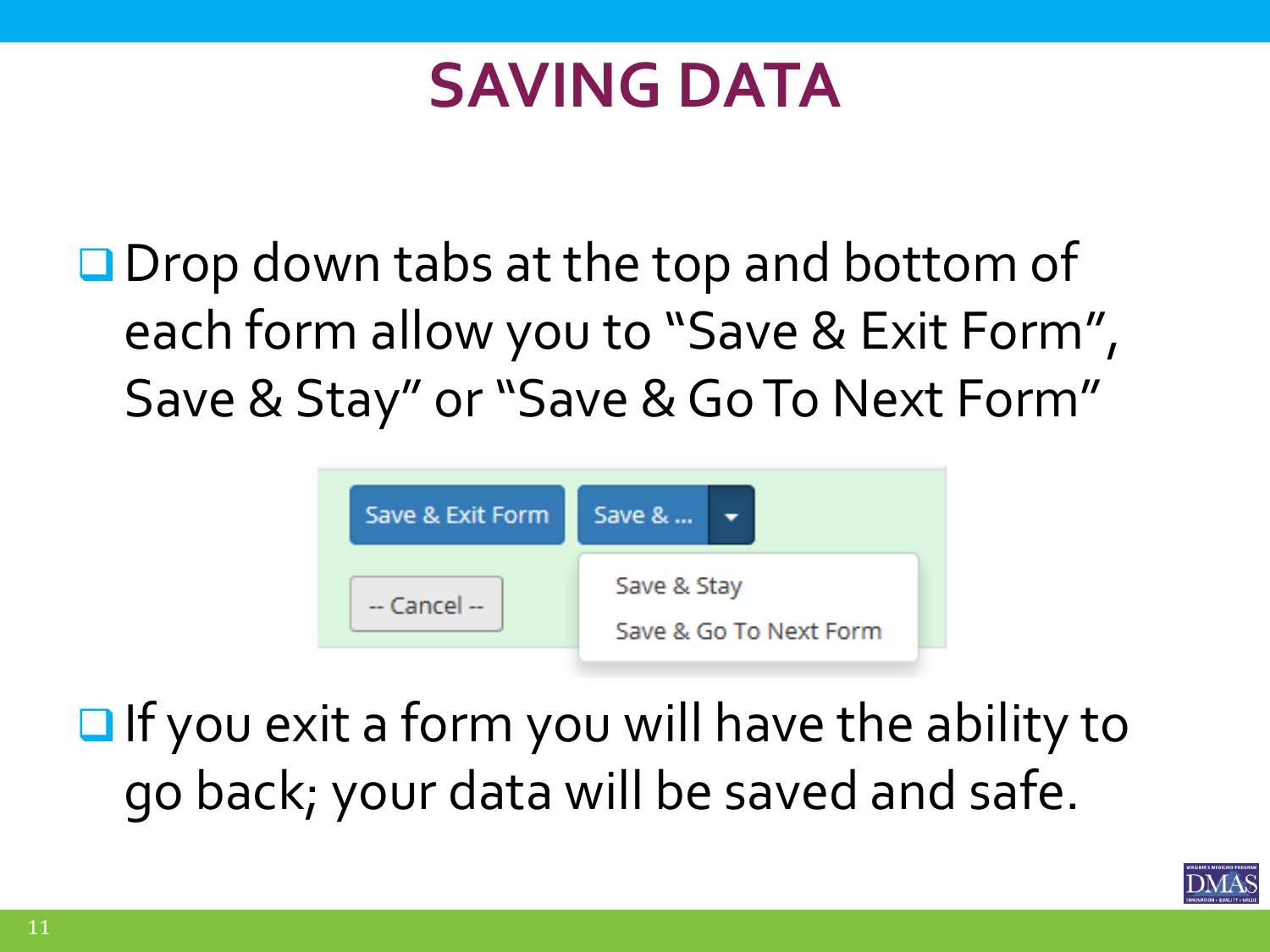#### **PARTS 1 & 2**

 Part 1: Questions 1-11 must be completed **one time** by the provider organization.

**□ Part 2: Must be competed for each** setting/site. That is, each physical address where HCBS services are provided. This includes both residential and day services. If you select group day services for the site being assessed the questions will end with Part 2.

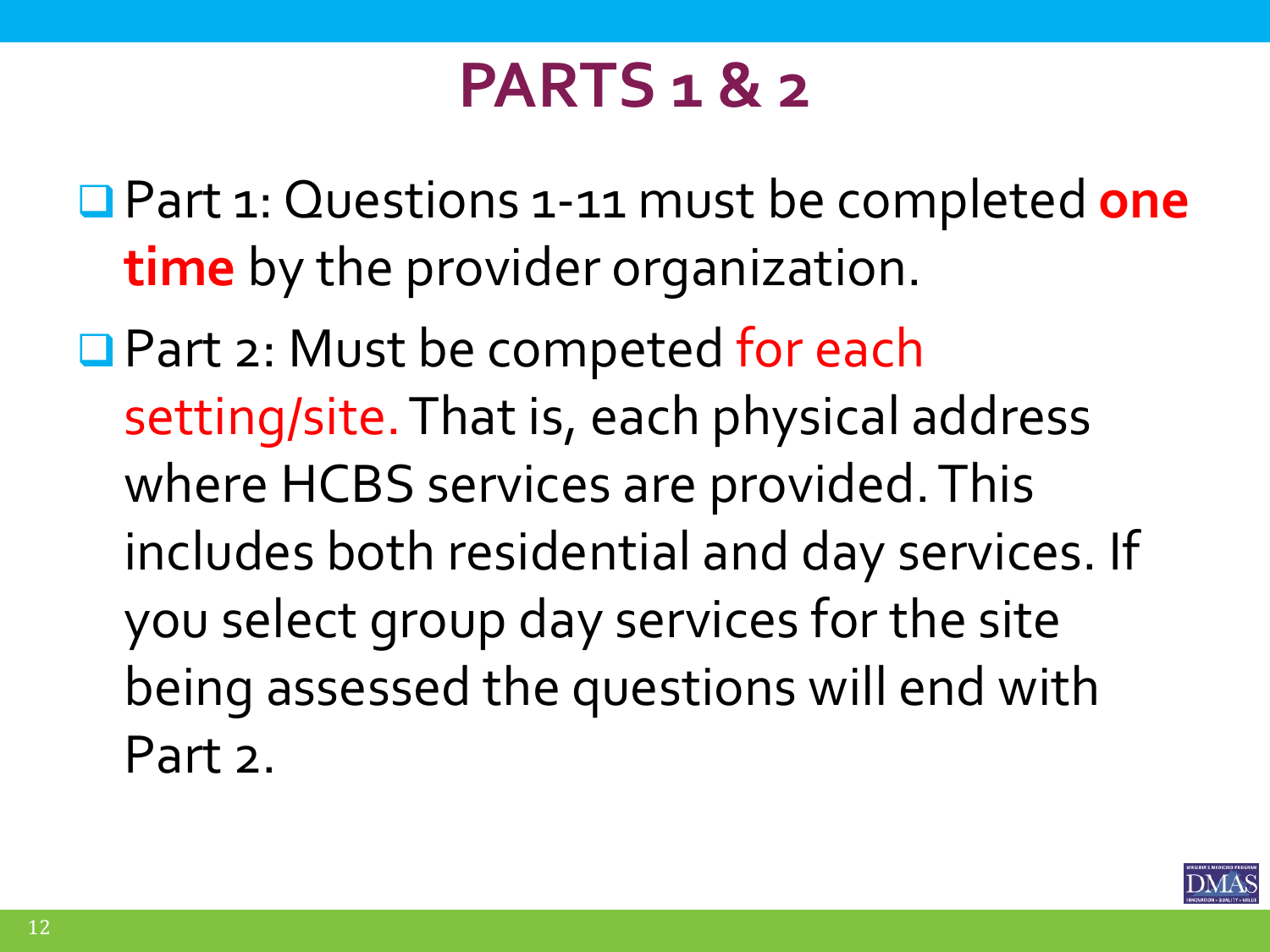# **PART 3**

■ Part 3: Must be competed for each residential setting/site. There may be multiple Part 3's completed.

 $\Box$  If you select a residential service for the site being assessed Part 3 will automatically populate.

(Use the companion guide to assist with responding to the questions and submitting evidence)

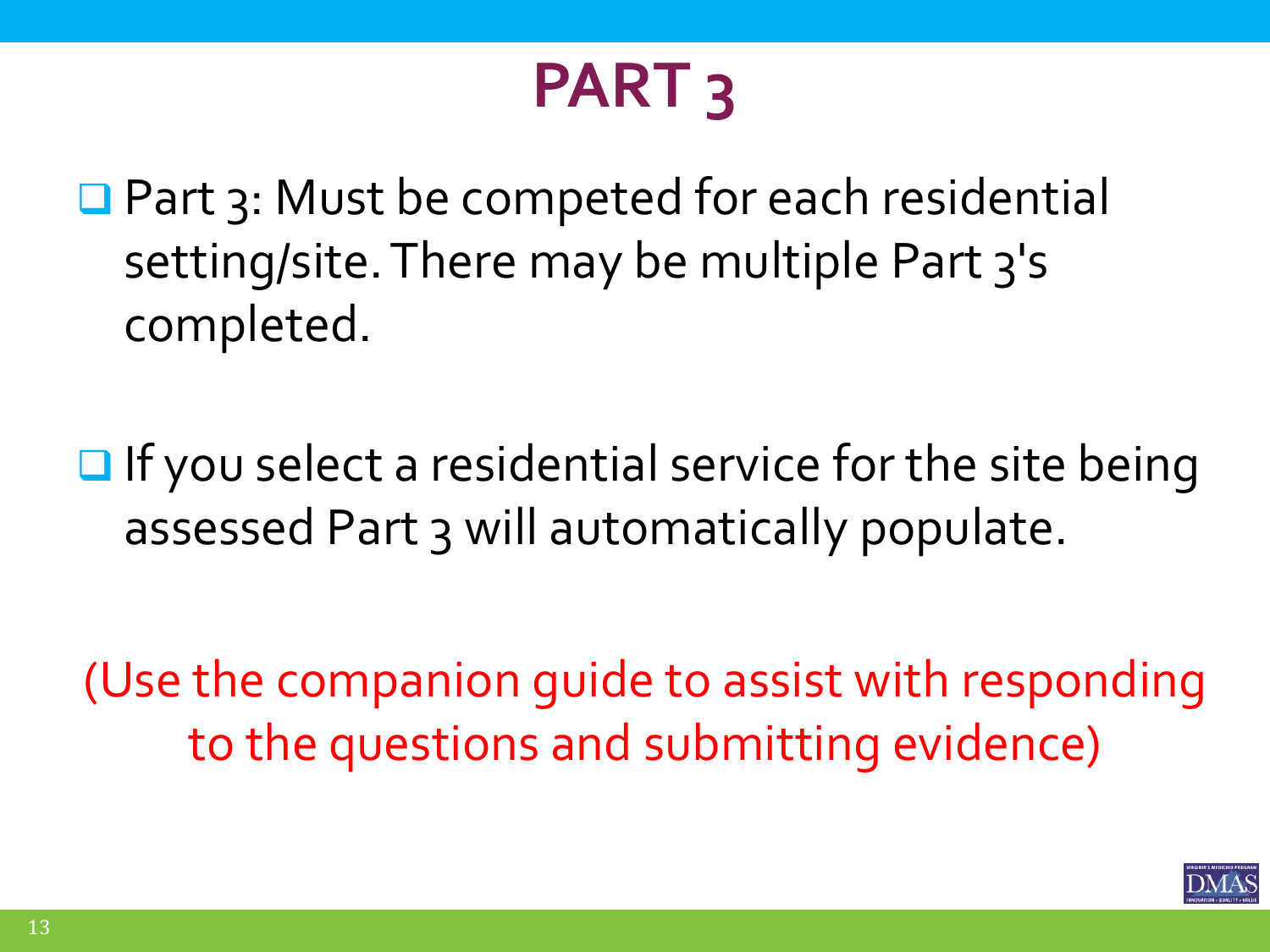# **Uploading Evidence**

#### **There are 3 "Upload document" buttons for each question requiring evidence to be submitted.**

| Part2-Q16b1. Upload your evidence . | $\left( \begin{matrix} 1 \end{matrix} \right)$<br>w | O Upload document        |
|-------------------------------------|-----------------------------------------------------|--------------------------|
| Part2-Q16b2. Upload your evidence . | (H)<br>پ                                            | O Upload document        |
| Part2-Q16b3. Upload your evidence . | (H)<br>$\displaystyle\bigcirc$                      | <b>@</b> Upload document |

**If you have more than 3 documents to upload, scan evidence into a PDF file and submit.**

**DO NOT submit an entire policy and procedure manual. Submit only the document(s) that provides evidence to verify narrative response, i.e. specific policy, training information, photo, staff meeting minutes, sample person centered plan, sample lease, etc…**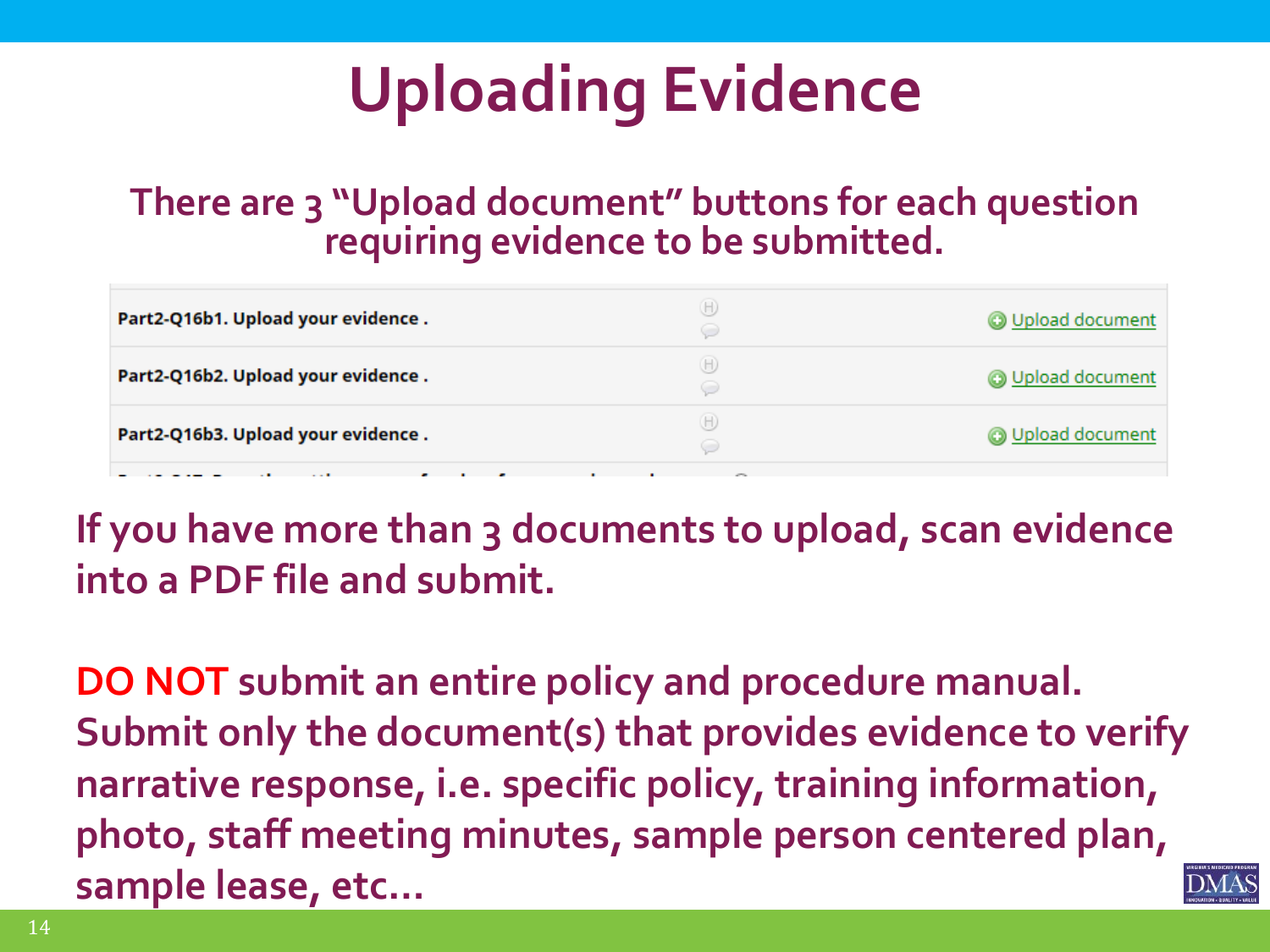### **Uploading Evidence**

 $\Box$  One piece of evidence may apply to multiple questions. If you choose, you do not need to upload the same piece of evidence multiple times. In your narrative response you may indicate that the evidence was submitted with a previous question and provide the question number.

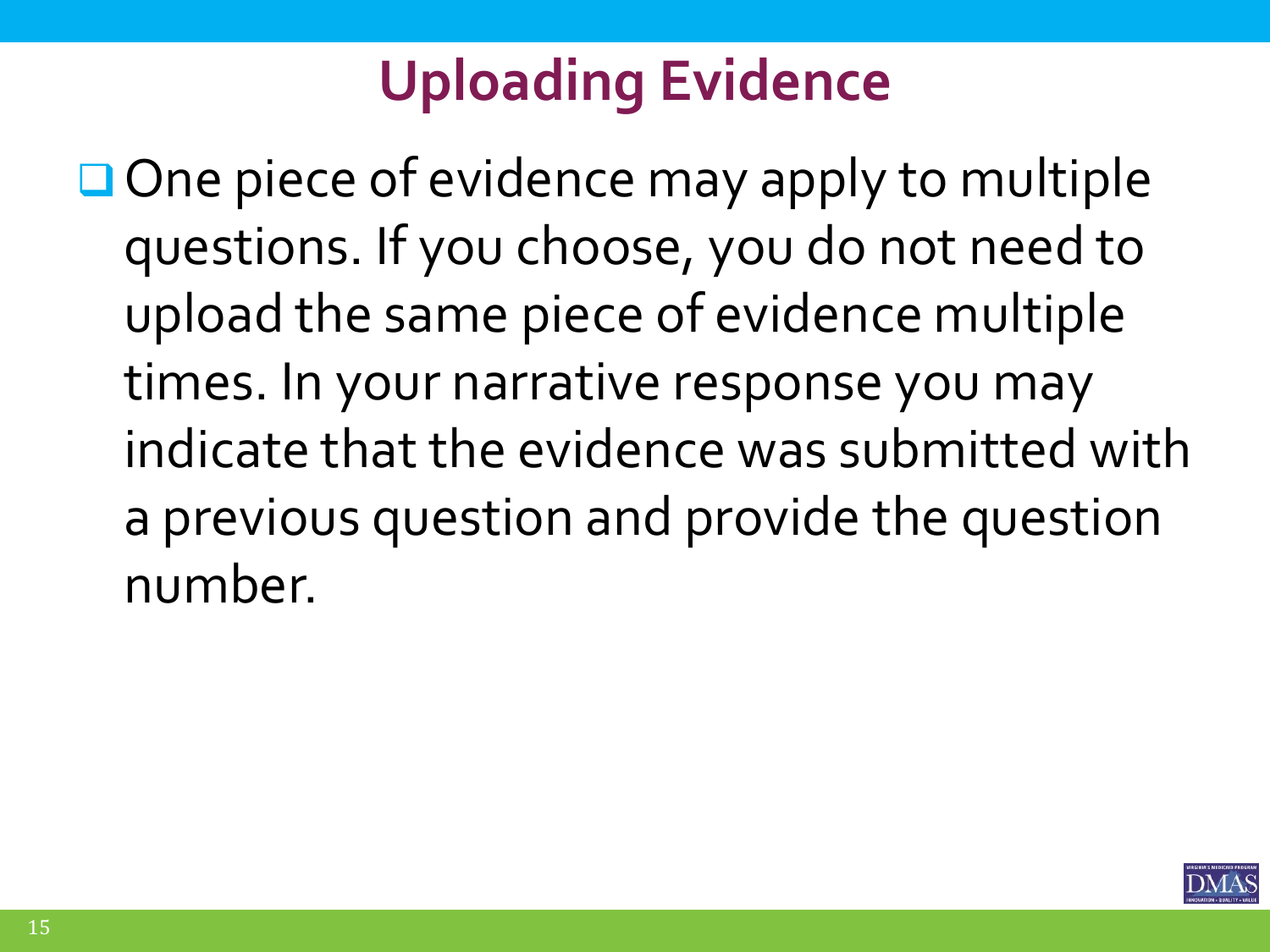### **When you complete a section click on the drop down button under Form Status and click complete. When you do this the status button in the dashboard will turn green**

| <b>Form Status</b>                                                              |                 |
|---------------------------------------------------------------------------------|-----------------|
| Complete?                                                                       | U<br>Complete V |
| $\triangledown$<br><b>Data Collection Instrument</b>                            | <b>Status</b>   |
| Provider Information                                                            |                 |
| Contact Person                                                                  |                 |
| Services/Settings                                                               |                 |
| Part 1: Questions 1-11 must be completed one time by the provider organization. |                 |

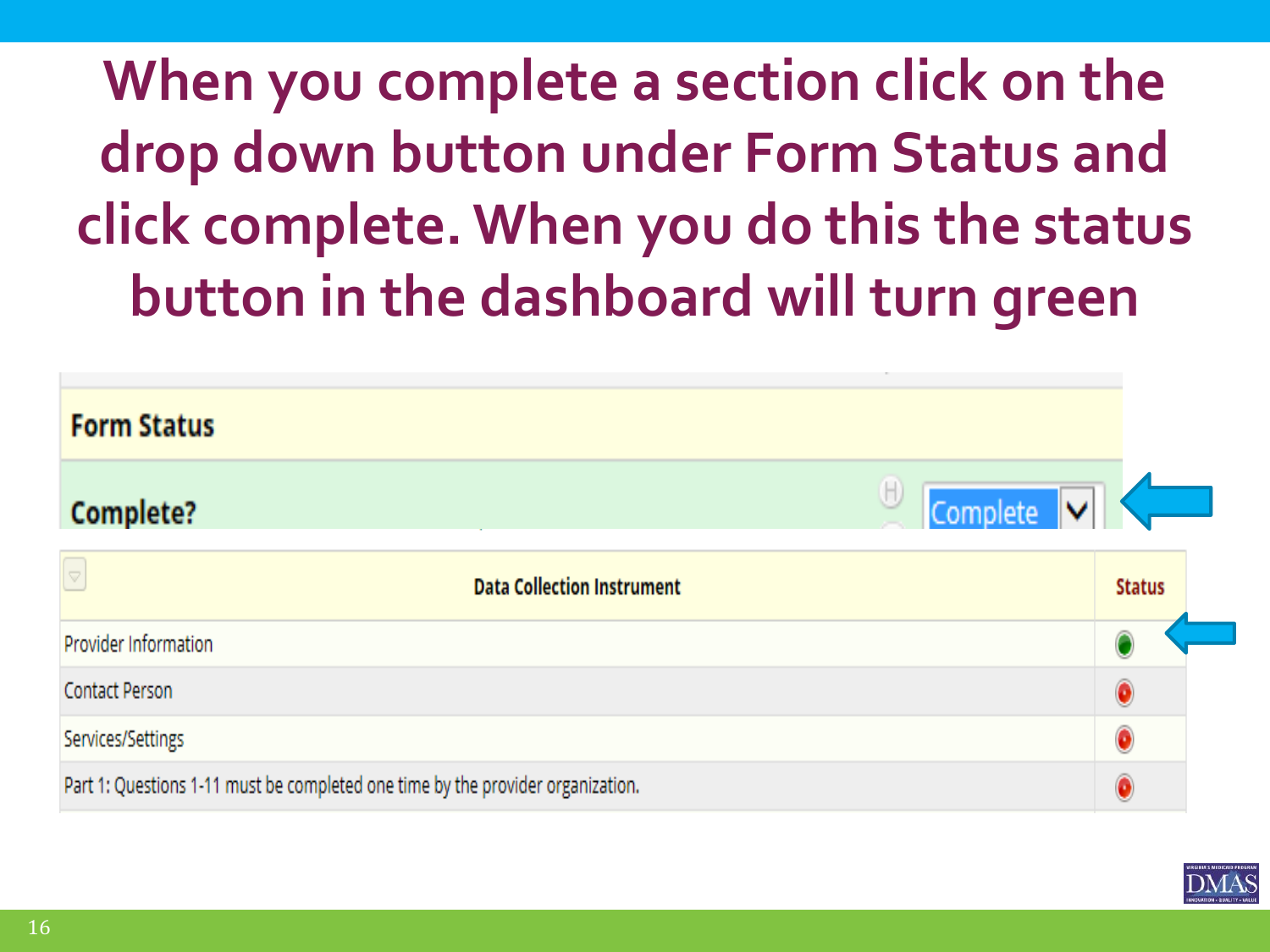# **Adding A New Setting**

Once you have responded to all required questions for the assessment of a setting you can click on the "Save & Add New Instance" button. You will return to the Part 2 and can add a new setting. **You WILL NOT be able to add a new instance until all required questions have been responded to in the current setting you are assessing.** 

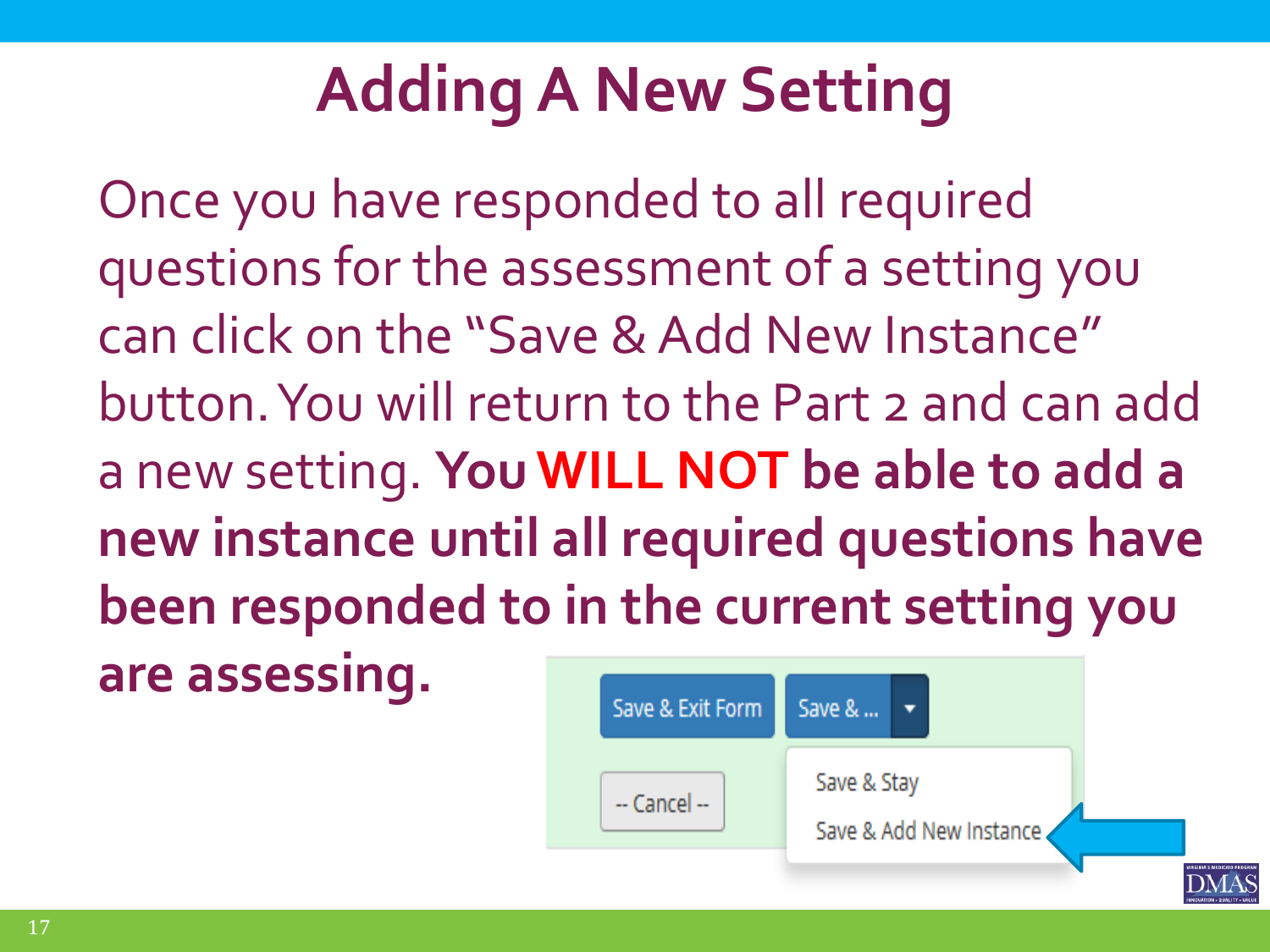#### **Ignore and Leave record (or) go to next form**



- . Part2-Q13. Do individuals have the opportunity to regularly access the community as part of their service?
- . Part2-013a. Describe how individuals become aware activities outside of the setting and regularly access the community as part of their service:
- . Part2-014. Are provider policies outlining the HCBS rights of individuals receiving services available to staff, volunteers and individuals receiving services?
- . Part2-014a. Please provide a brief overview of how those policies are made available:
- . Part2-015. Are relationships with community members/people not receiving Medicaid HCBS fostered?
- . Part2-Q15a. Please tell us how and provide specific examples:
- . Part2-016. Do individuals receiving services, or a person of their choosing, have an active role in the development and update of their person-centered service plan?
- . Part2-016a. Please provide a brief overview and identify your evidence of compliance:
- . Part2-Q17. Does the setting ensure freedom from coercion and restraint?
- . Part2-Q17a. Please provide specific examples:

**NOTE: Some fields are required!** 

Provide a value for...

assured:

• HCBS Setting Address (Line 1) • HCBS Setting City/ Town • HCBS Setting State/Province • HCBS Setting Zip Code

. Number currently served in setting

. Part2-Q18. How are individuals' choices and preferences honored and respected? For example, in daily activities, with whom to interact, and with control of personal resources. Please provide specific examples:

#### completing all required fields you will see this pop-up. You can select the ignore option. You will be able to go back to it later. **You will not be able to create a new instance (aka setting) without completing the required fields for the setting you are assessing.**

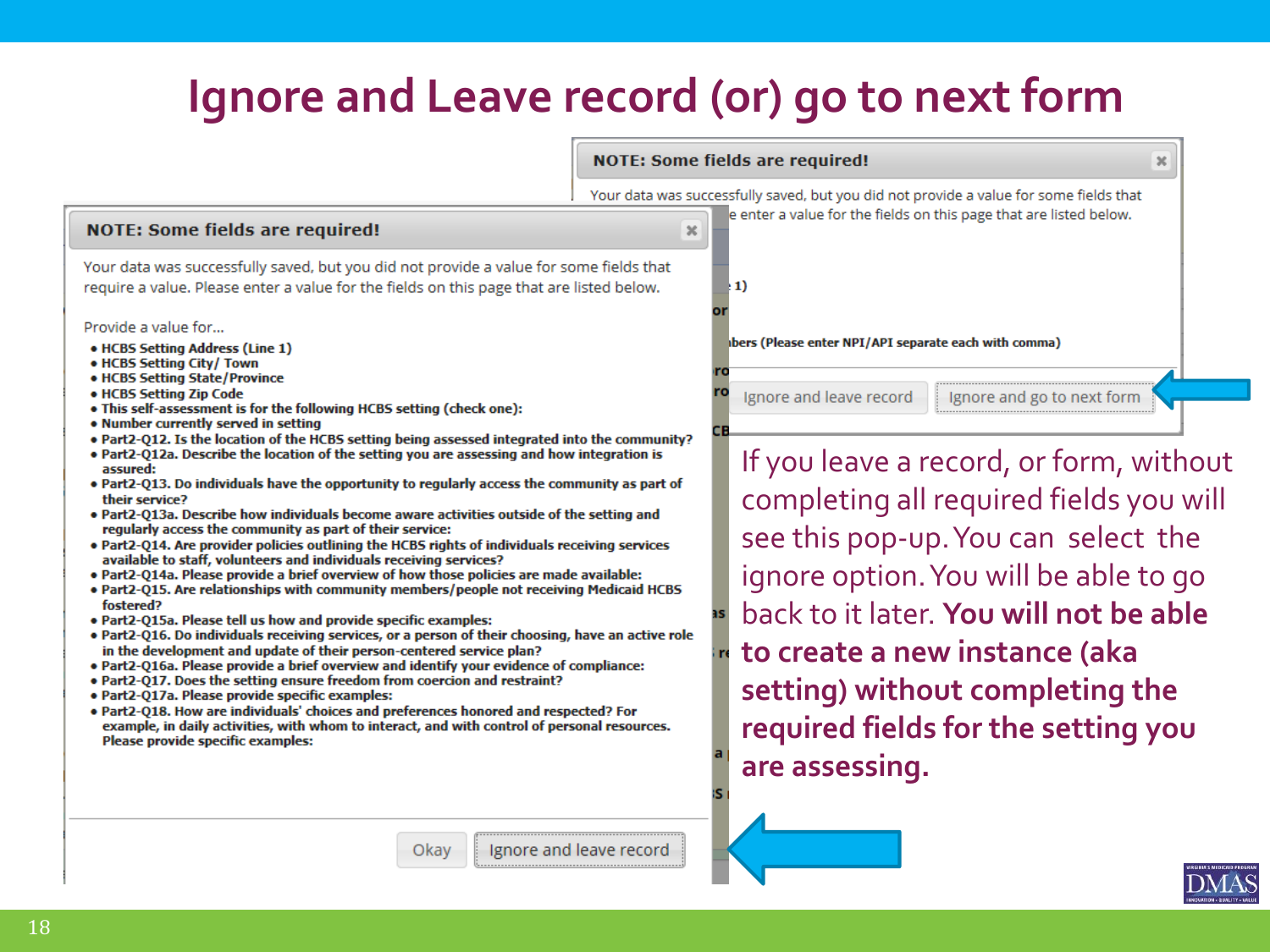# **Creating a Printable PDF**

Click on the **Download PDF** drop down, click **All data entry forms with saved data.** A printable PDF document will be created**.** 



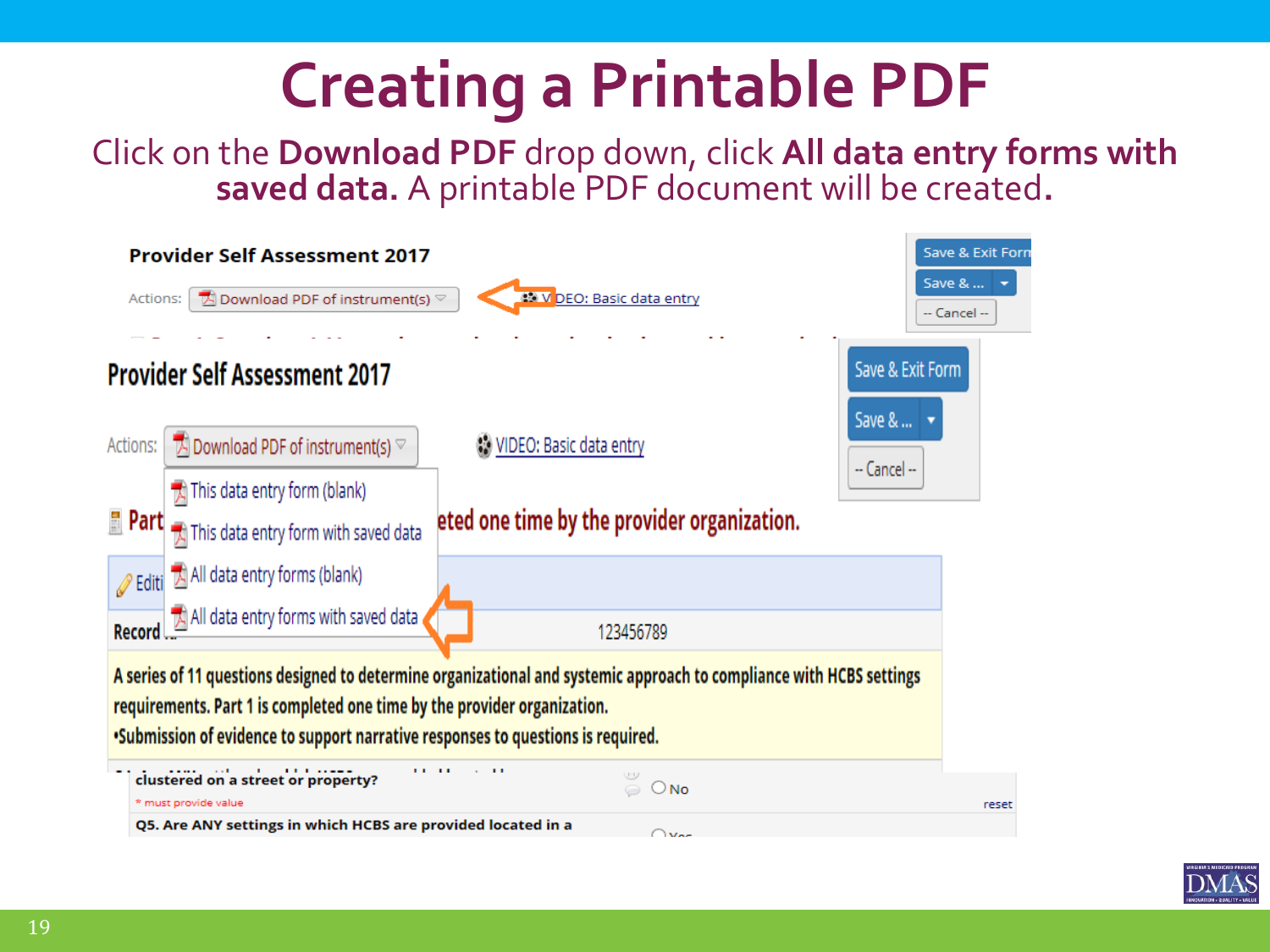# **Ending the Self-Assessment**

- When you have completed the self-assessment for all settings your dashboard status buttons should be GREEN.
- **□** At this time, email [hcbscomments@dmas.virginia.gov](mailto:hcbscomments@dmas.virginia.gov). **Put in the subject line: "DD Waiver self-assessment complete"** In the email include your provider name and NPI number used as your user name. You will receive a confirmation from [hcbscomments@dmas.virginia.gov](mailto:hcbscomments@dmas.virginia.gov) and your self assessment portal access will be ended.